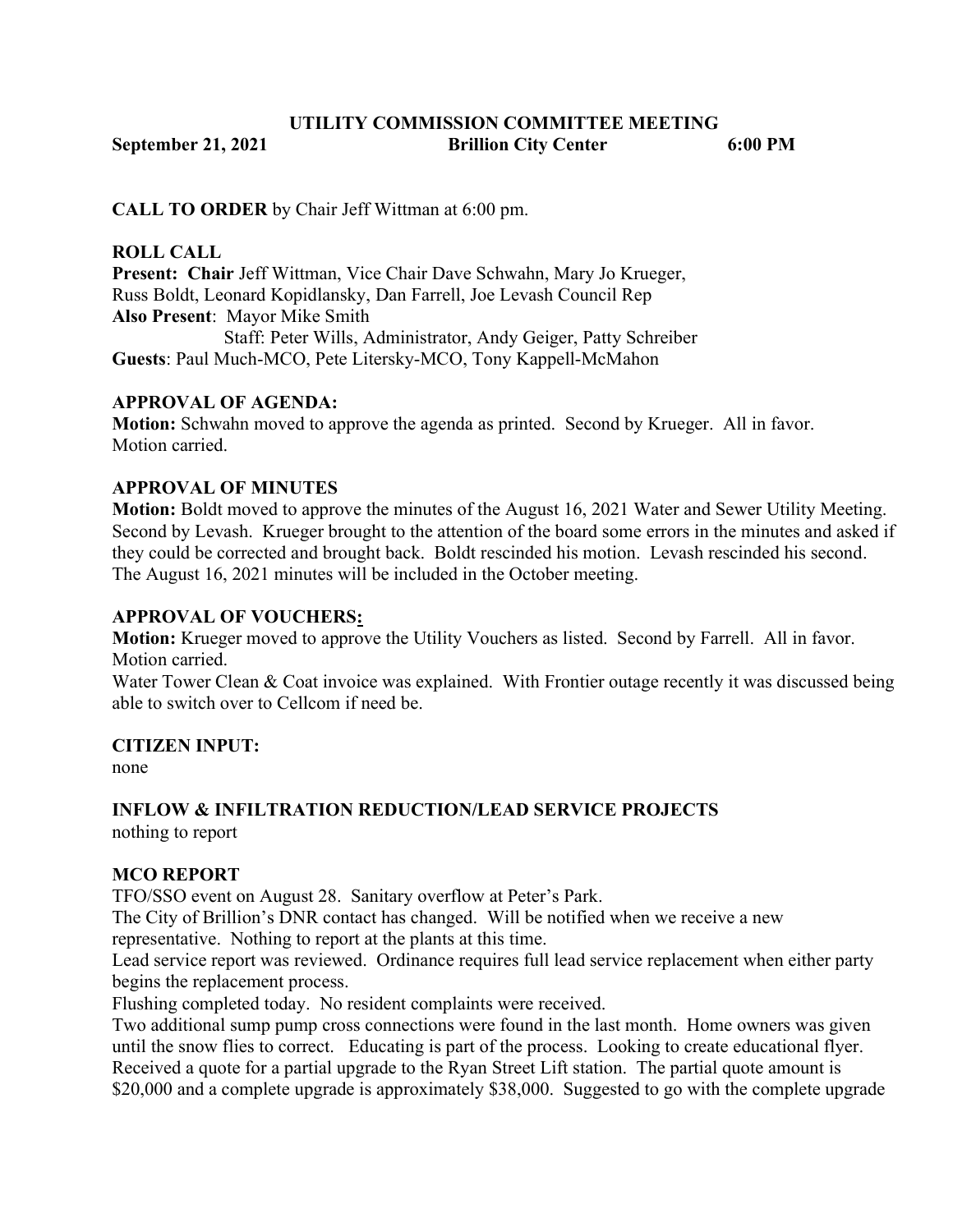when the partial is greater than 50%. Because the bid request was for a partial upgrade the  $2<sup>nd</sup>$  bidder backed out. It was felt a second bid would be obtainable if the scope of the project changed to a full upgrade. Wittman and Levash both support the full upgrade. The complete quote is five pages long and will be included in future meeting packets.

Almost complete with meter changes. Large meter testing has started.

## ENGINEERS REPORT

#### Update - WWTP Upgrade Plan

Essentially complete with the cost effective analysis. Meeting Tuesday, October 5 at Brillion to present alternatives and receive feedback. Next step is to compile the input from the meeting, make requested changes and proceed with the plan. Looking at November time-frame to present to the Utility Commission.

#### Update-DNR – NON for WPDES Permit for Chloride Source Reduction measures

Still have not heard back from the DNR to find out how they want to handle.

#### **CHAIRMAN**

nothing to report

#### PUBLIC WORKS DIRECTOR

Geiger reviewed the 5 year street maintenance plan. New base is anticipated on Homewood, Sunrise Circle, and Valley View. As the schedule goes out in years the budget numbers are a rough anticipated estimate. ARPA recommends to commit full amount toward lead services. Have not heard back from Calumet County with regards to our request.

# CITY ADMINISTRATOR

#### SEWER RATE STUDY PROPOSAL

Reached out to Amber Drewieske with CLA regarding a sewer analysis which was recommended. A sewer anaylsis does not go through the PSC. A rate increase Utility Commission recommends to Council and Council approves. The analysis would not exceed \$6,500. The report would tie in all projects including WWTP upgrade. Scope of the studey would include expected expenses over the next 5 to 10 years and set progressive sewer rates indicating where they need to be to cover future projects. Suggested to bring to the next meeting a comparison of the  $3<sup>rd</sup>$  quarter sewer to the  $2<sup>nd</sup>$  quarter to understand the impact of the summer sewer credit.

Wills will confirm the analysis quoted fees for 2022.

Motion: Krueger moved to include a five-year sewer rate study in the 2022 budget. Second by Schwahn. All in favor. Motion carried.

Litersky reviewed the DNR 2021 Sanitary Survey results. Utility reported zero cash on hand. Requires 90 days cash on hand. Wills reviewe debt payment setup and cash structure. Need to restructure how the debts are set up and paid.

Received the MCO budget numbers from MCO today. Estimated \$11,260 increase. Utility Commission budget meeting was set for October 5, 2021 at 5 pm.

#### CLERK/TREASURER

nothing